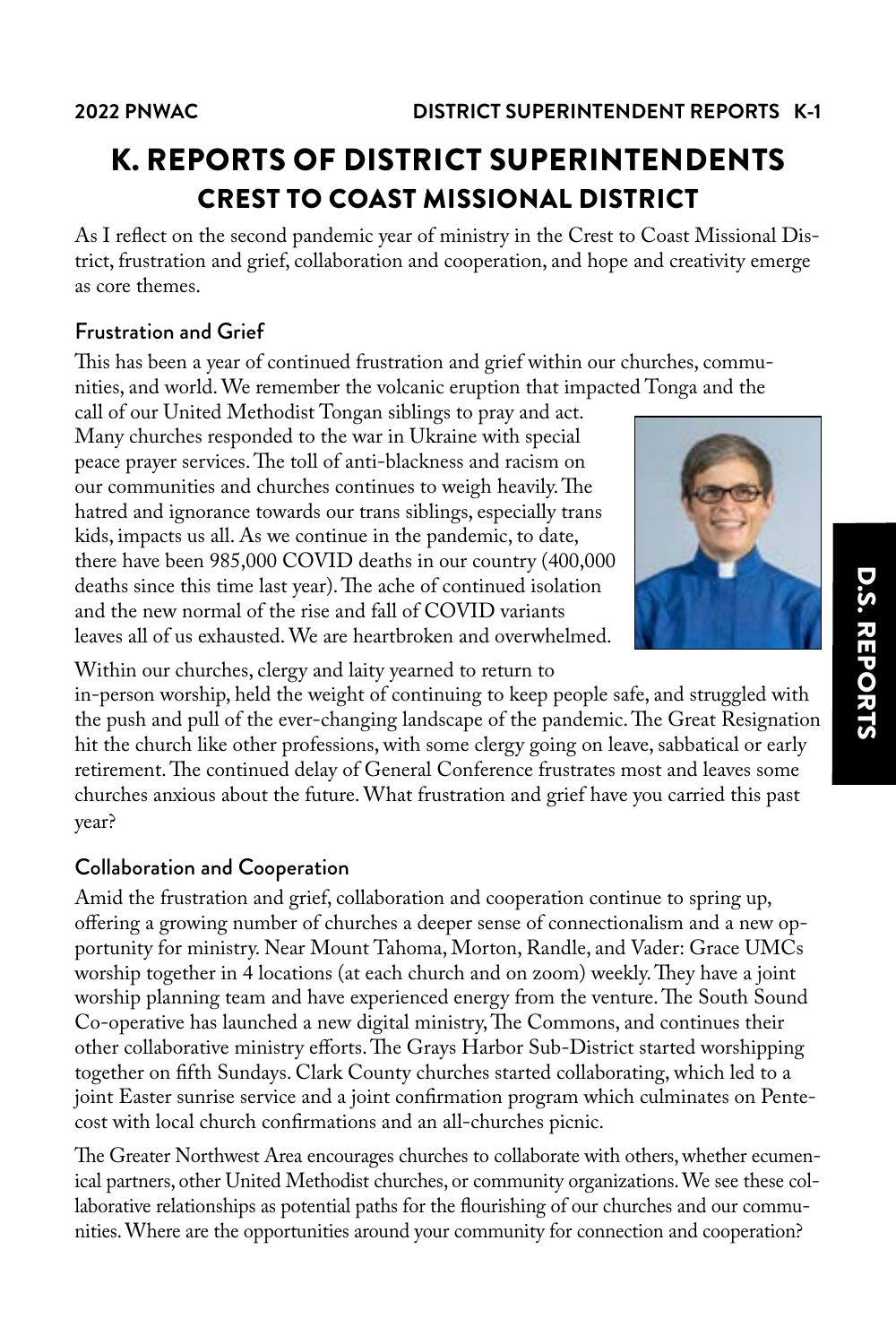### **K-2 DISTRICT SUPERINTENDENT REPORTS 2022 PNWAC**

### Hope and Creativity

Finally, even, and especially in a trying year, signs of hope and creativity abound in the Crest to Coast Missional District. Many churches have made the challenging and rewarding shift to hybrid worship through livestreaming, YouTube channels, or Zoom and have done an amazing job! Thankfully, we had a great year of Zoom charge conferences with all our practice. We reflected on the ways decision-making processes can unintentionally create barriers to including a more diverse set of voices and opinions. Two churches completed work they started pre-pandemic to become reconciling congregations, thereby stating to the congregation and community that inclusion is an essential value of their church. Many churches continued the life-long journey of anti-racism work as a missional priority of our area.

Clergy and leadership teams have wrestled with the questions - what ministry or action will we intentionally leave behind because the pandemic has changed us, and what ministry or action did we begin or need to begin because we have been changed by the pandemic. As churches engage these questions, we will continue to make the shifts required during this liminal time.

I'm so very thankful for the ordained deacons, retired clergy, and lay speakers who stepped (and continue to step) into the pulpit so that exhausted pastoral leaders can take a needed renewal leave. It is a gift of love, sustenance, and care for those who have given so much during the pandemic. What are the signs of hope and creativity that enlivened you throughout the year?

### Transitional Blessings

Finally, we ask for special transitional blessings for Crest to Coast churches and clergy. Ocean Park United Methodist Church will move into lay-led status, and Foothills United Methodist Church will come to faithful completion. We honor *Peter Perry* as he retires, the Sheers as they completed their leadership of Ocean Park Camp and Retreat Center, and Carrie Bland as she anticipates being commissioned. Like every year, some clergy will be leaving our district to serve in other districts, and we will welcome new clergy into our district. May God surround all these pastors and churches in this time of transition.

Beloved servants in the Crest to Coast District, it continues to be an honor to serve alongside you as we seek to work for the common good. May the Risen Christ boldly lead us forward into a new year full of opportunities to deepen our love of God and more fully express our love for our neighbor through equity, justice, and peace.

Respectfully submitted,

*Rev. Kathleen Weber, Crest to Coast District Superintendent*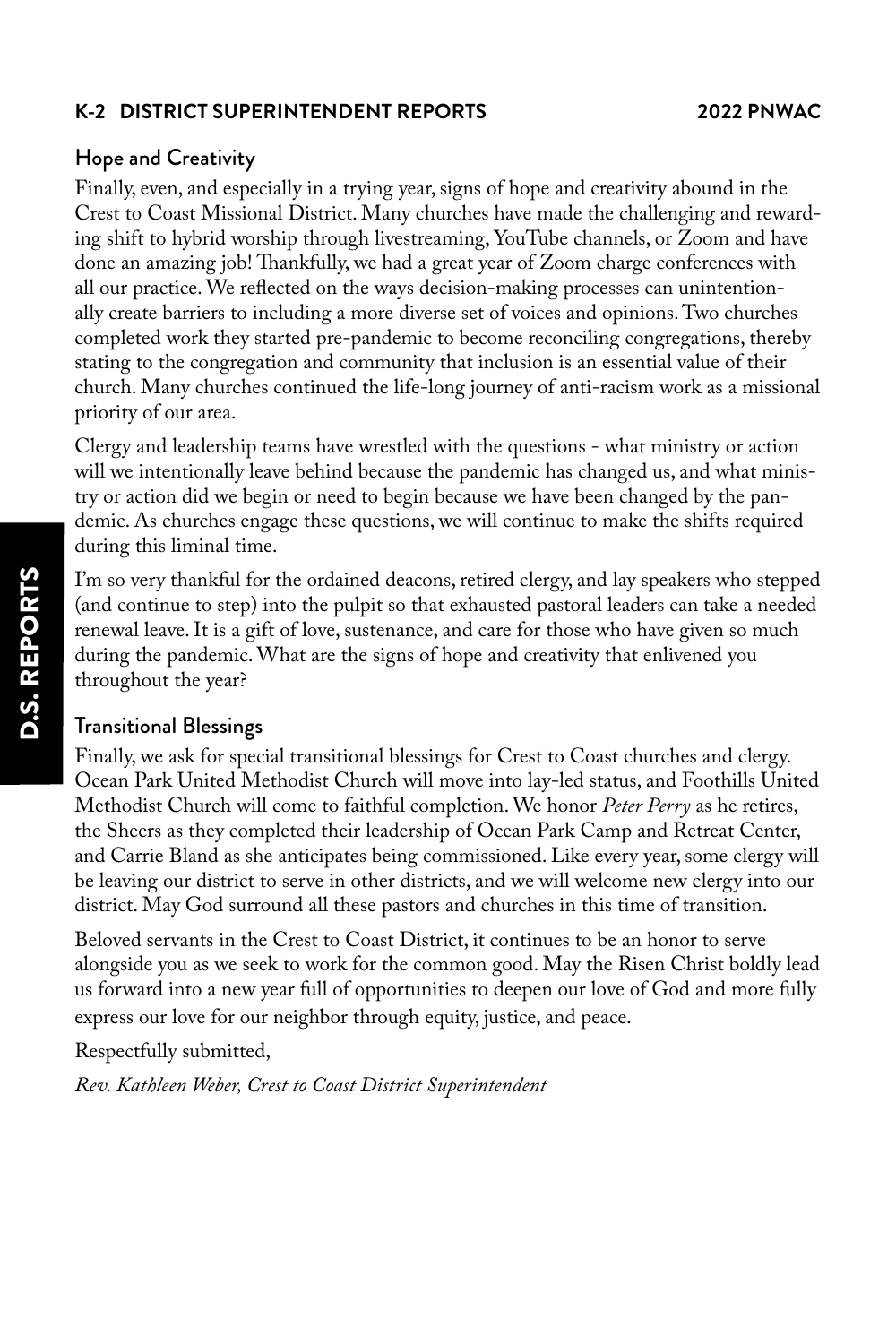## INLAND AND SEVEN RIVERS MISSIONAL DISTRICTS

Gratefulness is the first word that comes to mind. I am so grateful for the kindness Seven Rivers and Inland Districts have shown me throughout this, almost completed, first year as superintendent of such a large geographic area with many churches and clergy. Year one has been smoother than I had expected, thanks to our previous district superintendents, *Gregg Sealey* and *Joanne Coleman-Campbell*, who took the time to teach me the ropes.

With everything being new in this first year of supervision, the work of Seven Rivers

and Inland presiding pastors has been such a gift, especially considering the continued limitations the pandemic has posed and the unexpected surprises along the way. Due to the number of churches under my care, our districts are divided into ten cohorts, each led by a presiding pastor. These presiding pastors take responsibility for churches under their care and stay in close touch with their cohort clergy and with me. These ten presiding pastors have been so helpful in assisting me so that all the work gets done.

*Rev. Sheila Miranda*, Associate for Connectional Ministries, and I, along with district lay leader John Townsend, meet monthly

with our cohort pastors to stay on top of issues and talk about missional strategies for our districts and cohorts. We hope to soon add lay leaders to each cohort so we might bring the voice of laypersons into our discussions to have a more rounded missional journey. This is our work, to discover together how we might welcome new persons into our churches, serve each other and our communities, and do so in a way that is constantly striving to be inclusive.

As the Pacific Northwest and the Greater Northwest Cabinet, we continue our anti-racism work because we see in scripture that God's kin-dom is made up of many races, cultures, nations, and languages. It will be so beautiful when we gather in all the vastness and variety of our beauty with God in heaven, so why not start practicing now, here and in our churches!

I would be remiss if I did not acknowledge that many of our people are tired, anxious and weary in the midst of all our work. These symptoms are, to a large degree typical, due to the liminal time we are all living in; things are different, but we have not yet arrived at some new normal, so we feel unsettled. We now use terms like "both-and." Live worship **and** online. In-person meetings **and** a Zoom-in option.

Despite the liminality, unsettledness, and fatigue that many are experiencing, God is still at work in us, with us and through us. We can do "both-and"! We can grieve and work. Not being entirely back in our building and yet being a living, thriving church! Being in conversation about disaffiliation and still being faithful to our call!

A note of gratitude to retiring clergy, *Mike Graef* and *Joyce O'Connor-Magee.* Thank you for your faithful service and blessings on your continuing journeys.



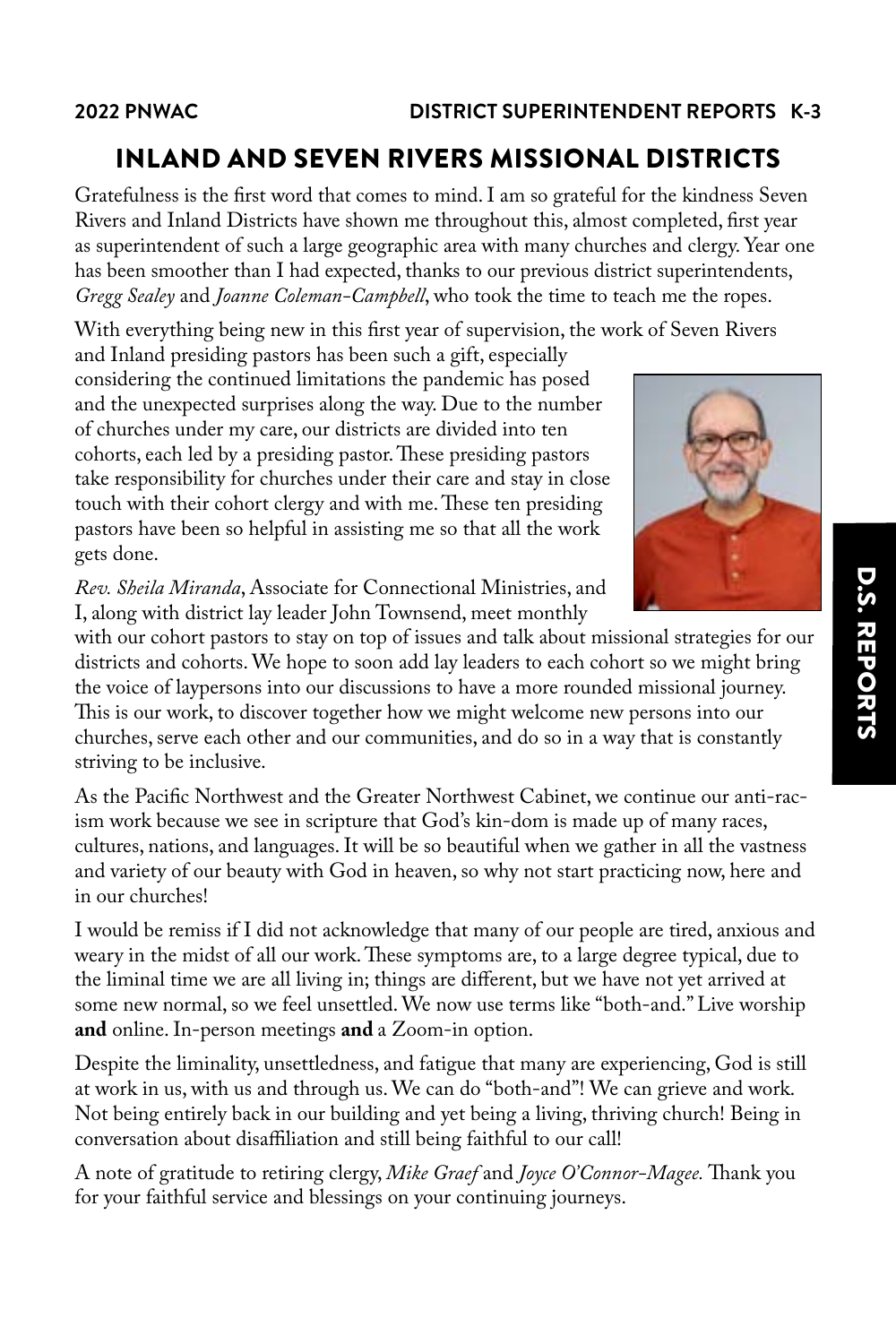## **K-4 DISTRICT SUPERINTENDENT REPORTS 2022 PNWAC**

I am grateful for churches in our Inland and Seven Rivers Districts, for the clergy, deacons, licensed pastors, certified lay ministers, extension ministers and, of course, our laypeople. Together we are seeking to find ways to hear God's call for how we can transform our world in our various settings.

Respectfully submitted,

*Rev. Daniel Miranda, Seven Rivers and Inland District Superintendent*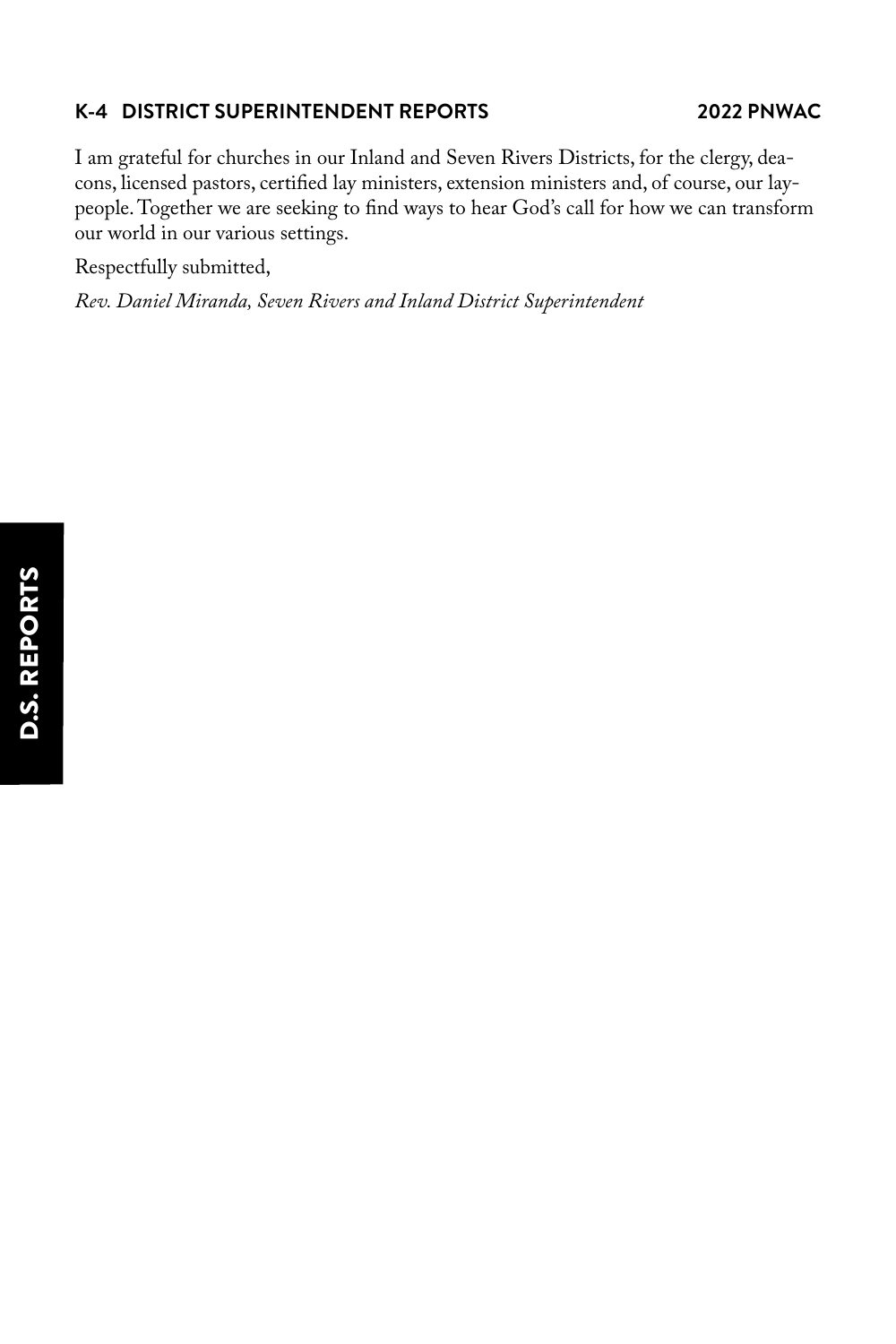## PUGET SOUND MISSIONAL DISTRICT

I suppose after over a year of being in a pandemic, nothing should surprise us. Still, after the COVID cases were getting better from late May to mid-June 2021, I did not anticipate that many of our churches, if not all, would go back to online-only worship for the remaining months of 2021 and even up to the early part of 2022.

So, with the COVID numbers steadily getting better and many congregations recently returning to in-person worship (or at least hybrid worship type), I am cautiously hopeful that I will get to see you all in person again very soon!

Now being someone who always looks for the silver lining, let me share with you some of the lessons I have learned and am taking with me as we are coming out of this Pandemic:

## We Can Pivot and Adapt Quickly

During the pandemic, many churches had to figure out online worship without any warning. Neither the congregations nor many of our pastors had much experience or knew the ins and outs of the technology we now depend on for worship. Yes, we were forced into it, but looking back, I realized that it is a lesson for churches to learn – that we can (and need to) pivot and adapt more quickly to respond to the needs of the people around us.

This will not be the last crisis that we will all be in; thus, we must be willing to continue adjusting and learning new skills to be more responsive and relevant. In the past year, many of our congregations became more intentional in learning how to do hybrid worship and authentically engage more people online, understanding that this is the way forward for our churches. There is no coming back to how things used to be. Some of our pastors and worship teams are now quite knowledgeable in video production and editing, skills not taught in seminaries but are necessary to help our churches become more accessible and relevant in our times and for them to expand their reach.

I am also grateful to our staff at the conference office, who never got tired of assisting our churches in the past year through consulting, training, and coaching. A big shout out to *David Valera* and his team, whom I know I can always rely upon and call whenever I receive questions or requests regarding technology-related issues from churches.

### We Can Be Resilient

Our resilience has been tried in these last two years. But one thing I learned is that many of our churches and our pastors are strong enough and elastic enough to bounce back after even a prolonged crisis. Yes, it is difficult, but I know we can weather this crisis together. We could shift things or even change them and yet remain true to who we truly are.

For two long years, many of our buildings remained closed, but our congregations never stopped being churches in the communities they belong to. In times of uncertainty and vulnerability, many of our pastors and local church leaders reexamined their congregations'

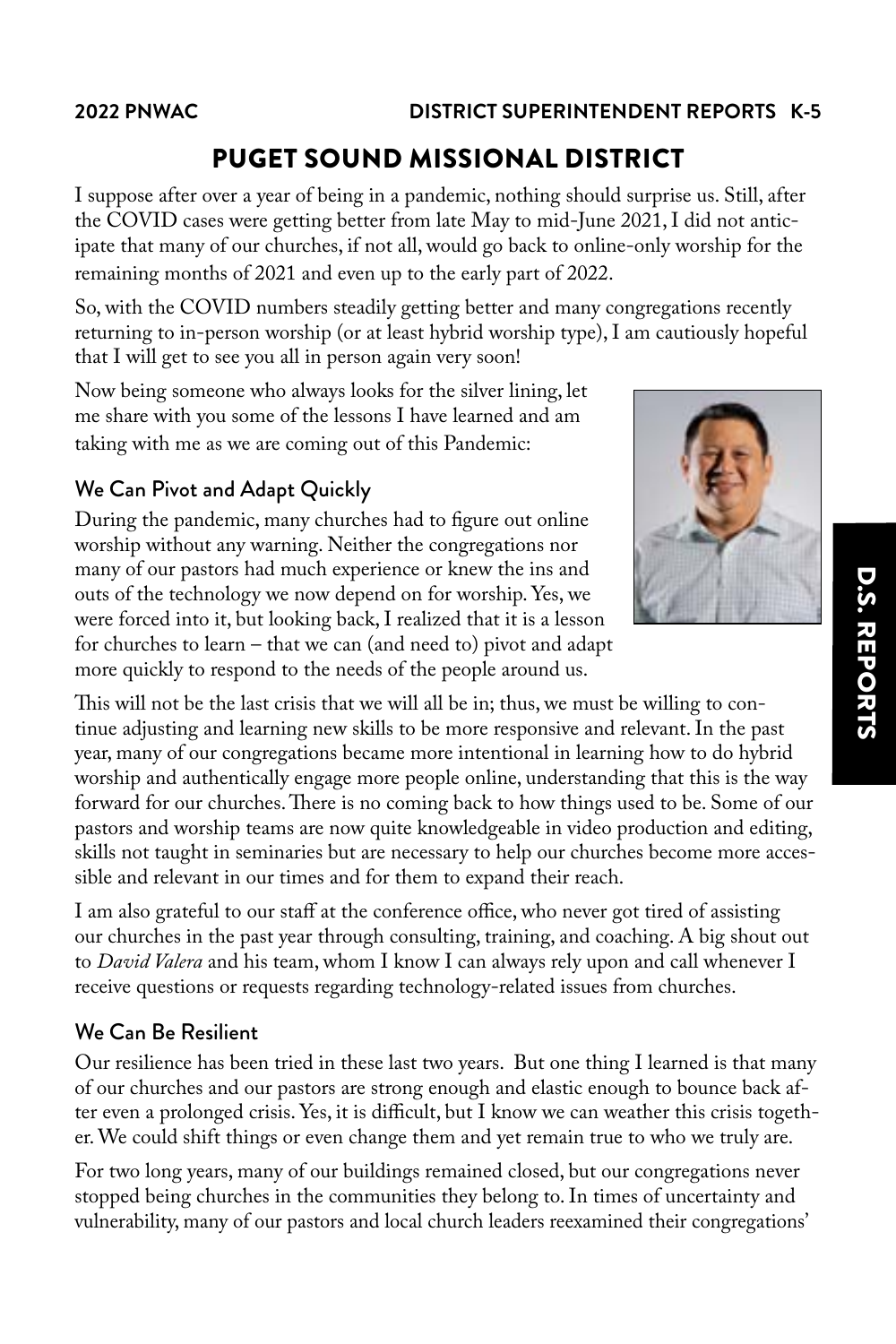## **K-6 DISTRICT SUPERINTENDENT REPORTS 2022 PNWAC**

mission and ministry foci and started shifting their strategies for worship, pastoral care, and community engagements to meet the current needs of the people around them. It created opportunities for more collaboration and creative work among and between pastors and their congregants as well as with neighboring congregations and community organizations.

Also, amid a pandemic, pastoral changes still happened. Our pastors, their families and congregations made those transitions with all the COVID health protocols still in place. I acknowledge that these protocols have precluded many of the ways we say and do our good goodbyes and warm welcomes, which made these moves very difficult. Still, through it all, our pastors, their families, and laity in our congregations have faithfully done all they can to make these transitions still good for all.

## We Can Be Creative and Resourceful

As this pandemic dragged on, I realized that our churches and our pastors are not just resilient but also very creative and resourceful! They have surpassed the standard of just being resilient because they have shown a higher level of creativity and resourcefulness in times such as these!

What I am saying is that as the pandemic went on much longer than we initially anticipated, our churches and pastors seem to continue to find new and creative ways to serve their communities and be church. So, I am truly grateful that instead of complaining "how it is to be church during a pandemic," many of us have decided to lean in more to the Holy Spirit and see where God might be leading us and, in the process, we have made the best out of our difficult situation.

This posture of openness to the work of Spirit has led to a lot of creative ministries, which in turn also exposed your resourcefulness. Both creativity and resourcefulness are essential for us for the next leg of our journey together.

The last two years of COVID changed us in ways we could never have imagined before 2020. But the next year or so will be going to ask much more of us because we will need to reenter a totally redesigned and rearranged world that would look, sound and feel different from what we were used to.

Thus, we need not only resilience but also a significant amount of creativity and resourcefulness if we hope to find all the opportunities, that I believe God still has in store for us.

With this great anticipation of what still lies ahead that I say, it is my deepest joy and honor to continue to be alongside you in figuring this all out as we now enter this new great adventure of being church post-COVID.

Respectfully submitted,

*Rev. J. Mark Galang, Puget Sound District Superintendent*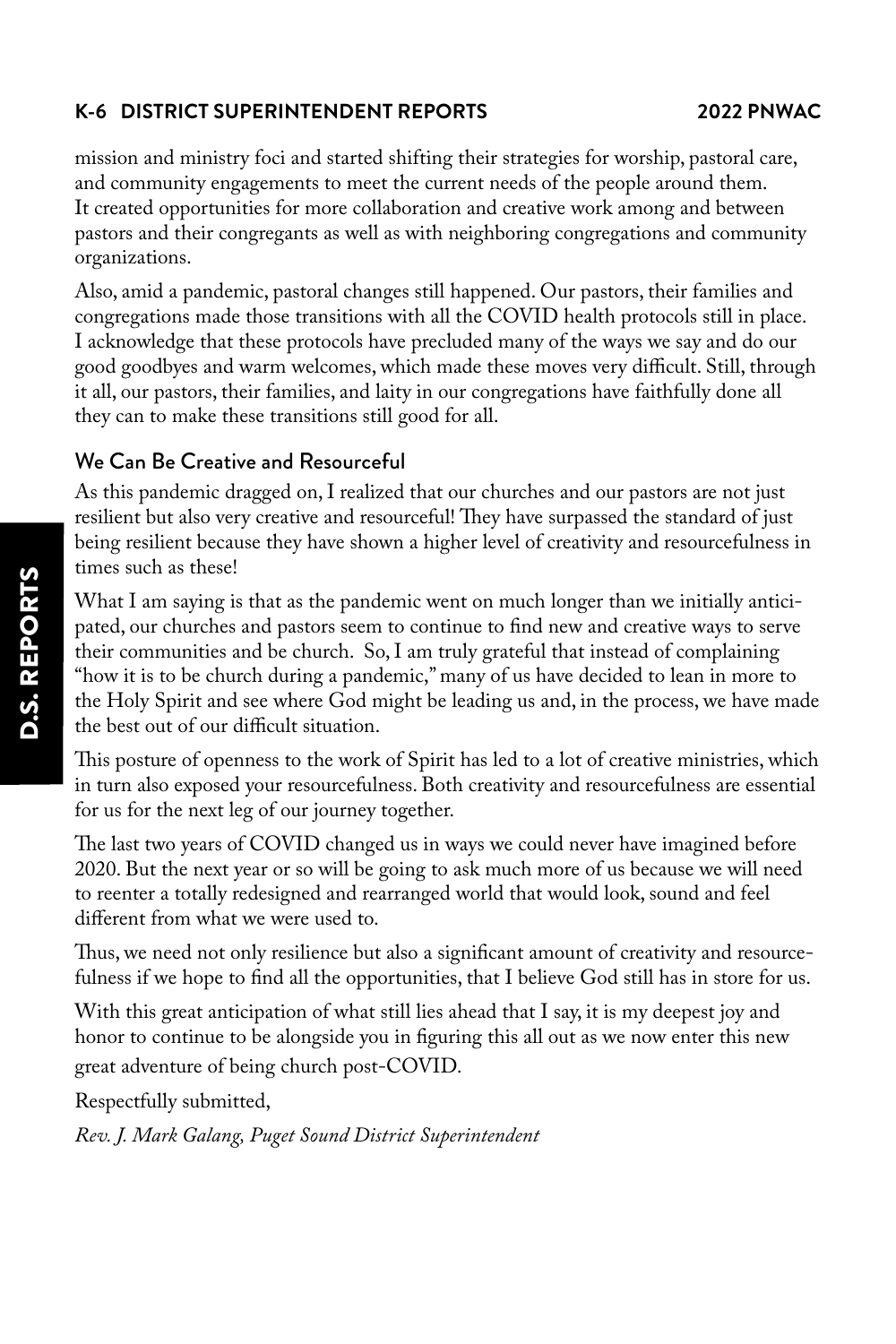## SEATAC MISSIONAL DISTRICT

Dear colleagues and friends…. It is hard to imagine that we've made it through two plus years of a pandemic…. but not without many stories and experiences of ways God has worked in and through the pandemic to shape us into new people and moved us to new ways of being and doing ministry: stories of successes and losses, of setbacks and victories, of hard but necessary choices, of hardships and struggles and sacrifices, of both "forced" and "invited" innovation… and in all of these things, we have even still seen God working in miraculous and life-saving, life-giving ways!

During the pandemic, we learned how to be church without a building and without gathering in person, with the help of Zoom and Microsoft Teams and YouTube and Facebook Live; and now that we are moving back into our buildings and gathering once again in person, we can see the opportunity to build on this by living into both of these ways of being in ministry, and seeing how this expands our vision of ministry in new and innovative ways. One of the things we know for certain: there is no turning back…. no returning to how ministry once was…. for the pandemic has changed us and our ministry in enduring and indelible ways.



In terms of the appointment year 2021-22, a few things to note as we remember this year in ministry.

- We give thanks and celebrate the churches in our district that have continued vital ministries even in this pandemic: who have increased and made more effective their online and social media presence, and discovered the vital ministry opportunities that are created for worship, study, fellowship, and administrative support in an online format; who have created new ways of providing of support and care and connection for those who are not computer-savvy; who have engaged in anti-racism work; who have increased the depth and breadth of their community engagement, outreach and development; who have worked with and supported immigrants from places like war-torn Afghanistan and Ukraine; who have created opportunities for interns who are learning ministry for local churches and community engagement. Even amid the tragedy of the COVID pandemic, God is still working!
- We have continued to meet with church lay leaders on a bi-monthly basis, and other lay leadership on the off months, and also have drawn in lay leaders from other PNW districts to create a collaborative space built on supporting and training lay leadership for our church and all that it is becoming.
- We also celebrate two ministry development projects that will create new worship and community spaces for their churches and provide new housing for their neighborhoods and communities: University Temple (now re-named University Gathering) and Woodland Park UMC.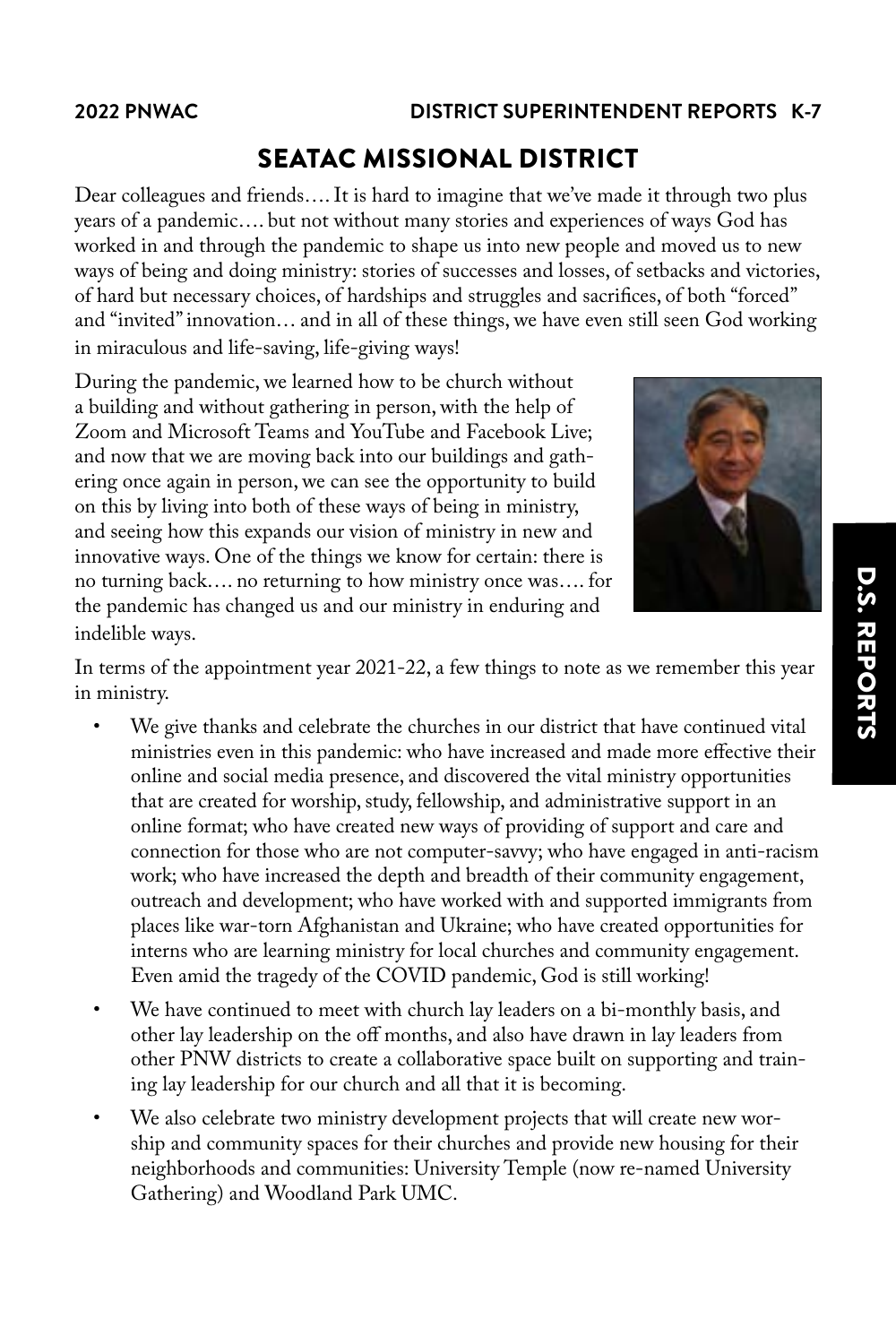## **K-8 DISTRICT SUPERINTENDENT REPORTS 2022 PNWAC**

- We celebrate and give thanks for those who have moved forward in their process of commissioning and ordination with the Board of Ordained Ministry: those who will be ordained as deacons and brought into full membership at Annual Conference 2022, Sonja Davis and Mary Stanton Nurse; and those who will be commissioned as provisional elders at Annual Conference: Mele Aho, Carrie Bland, Ashley Skinner Creek, Gayle Tabor.
- We give thanks to God for the years of faithful service of Pastor Sia Puloka, who will retire this year and return to her native Tonga as she completes her service at Seattle: Seaview/Tongan Fellowship.
- We give thanks for churches who have responded faithfully even in the face of this pandemic – by giving 100% of their apportionment askings for 2021: Auburn First; Bellevue: Aldersgate; Bellevue: St. Peter's; Burien: Highline; Covington: Cornerstone; Des Moines; Federal Way; Federal Way: Good Seed; Kent; Mercer Island; Renton; Renton: Fairwood; Seattle: Blaine Memorial; Seattle: Bryn Mawr; Seattle: First Tongan; Seattle: First; Seattle: Green Lake; Seattle: Haller Lake; Seattle: Magnolia; Seattle: Queen Anne; Seattle: Sand Point; Seattle: Seaview/ Tongan Fellowship; Seattle: Tibbetts; Seattle: University Temple; Seattle: Valley and Mountain; Seattle: Wallingford; Seattle: Woodland Park; Shoreline; Tacoma: Bethany; Tacoma: Browns Point; Tacoma: Kalevaria; Tacoma: Mason; Tacoma: The Bridge; Tukwila: Riverton Park.

In terms of vision for district ministries in 2022-23, our hope and prayer is to continue to create more ways to encourage a collaborative spirit, allowing us to work together and support one another in new and innovative ways.

- We will continue to meet with church lay leaders bi-monthly and wider lay leadership groups on the off-months, seeking to create more support opportunities, share best practices, and grow into new learnings for our changing church.
- We will continue to create new "cultivation events".... teaching/learning engagements that lift up what our local churches are doing in ministry and how these examples can inspire each one of our churches and ministries.
- We will encourage collaboration and support amongst clergy as we create new vehicles for engagement and relationship building with each other and with me as we move through the conference year.
- In the new year, we will be inviting churches into a resource called The Good Neighbor Experiment, an asset-based community development model that our IV Team has approved and is being used in other PNW districts. Check it out at <https://neighboringmovement.org/good-neighbor-experiment>

As I close, I want to thank our SeaTac District Lay Leader, Andy O'Donnell, and our PNW Conference Lay Leader, Nancy Tam Davis, for their support, idea sharing, partnership and vision. Andy has been a constant support of our churches and me by attending as many charge conferences as possible in the Fall. Along with Nancy, the two have been indispensable in helping to organize our bi-monthly lay leader gatherings. I also want